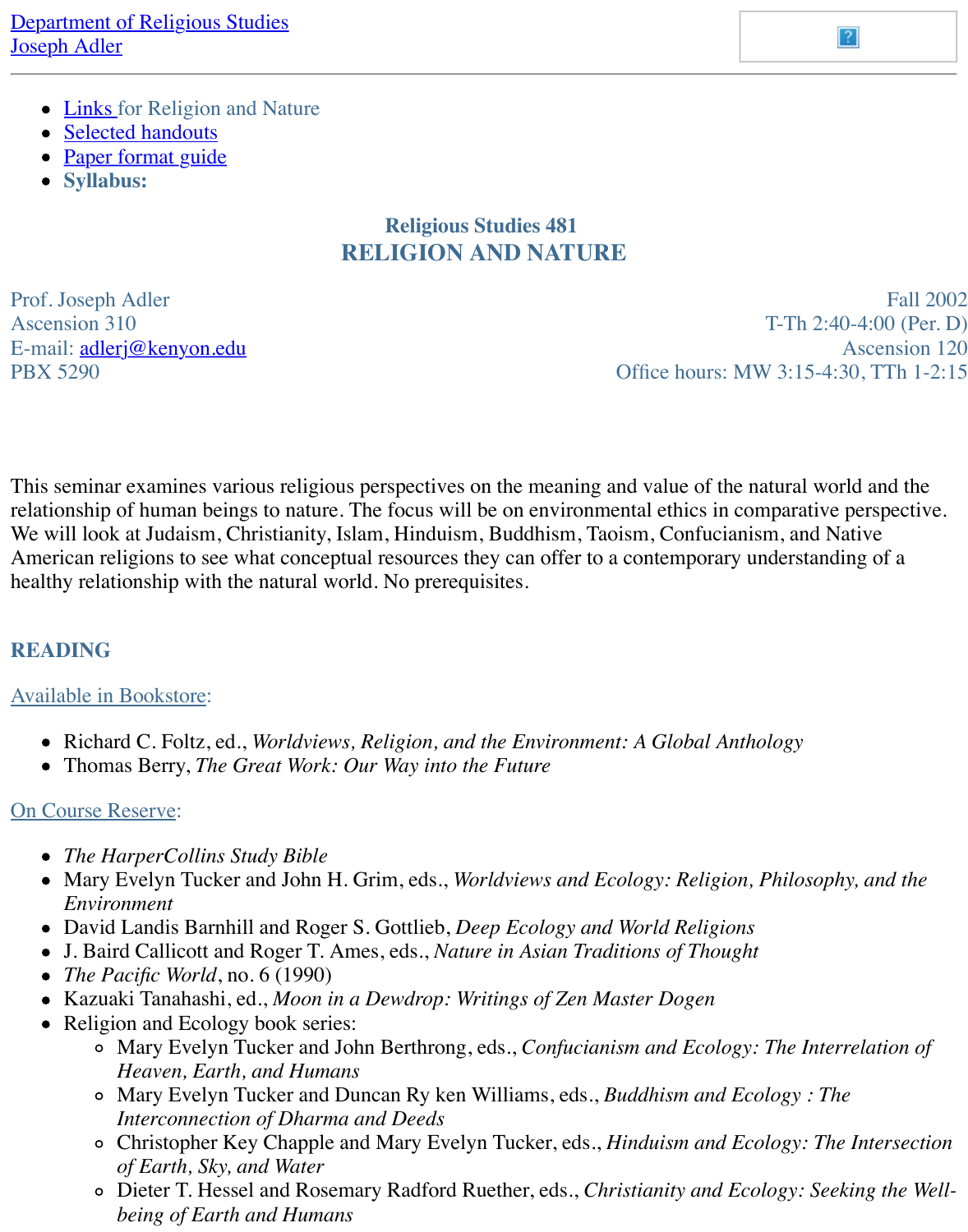- *The HarperCollins Dictionary of Religion*
- *The Encyclopedia of Religion*

### **COURSE REQUIREMENTS AND GRADING**

- 1. *Participation* (1/3 of grade). The seminar format requires regular attendance, completion assignments, and active participation in discussion by all members. Necessary absences in advance with the instructor; unexcused absences will result in a grade penalty.
- 2. *Written / oral reports* (1/3): Two 3-5 page critical responses to specific readings, with sh presentations in seminar.
- 3. *Research paper* (1/3): A 12-15 page paper (plus bibliography) on one of the three traditions. presented in seminar, using at least two additional books or articles (not counting web so and preliminary bibliography must be discussed with me by Thursday, November 14. The paper of  $p$ due Friday, December 13, by noon.



"Solitary Temple Amid Clearing Peaks" (detail), by Li Cheng (China,  $10^{th}$  century) Click here for whole painting

# **SE[MINAR S](https://www.wabashcenter.wabash.edu/syllabi/a/adler/1JN2D-481/SolitaryTemple.htm)CHEDULE**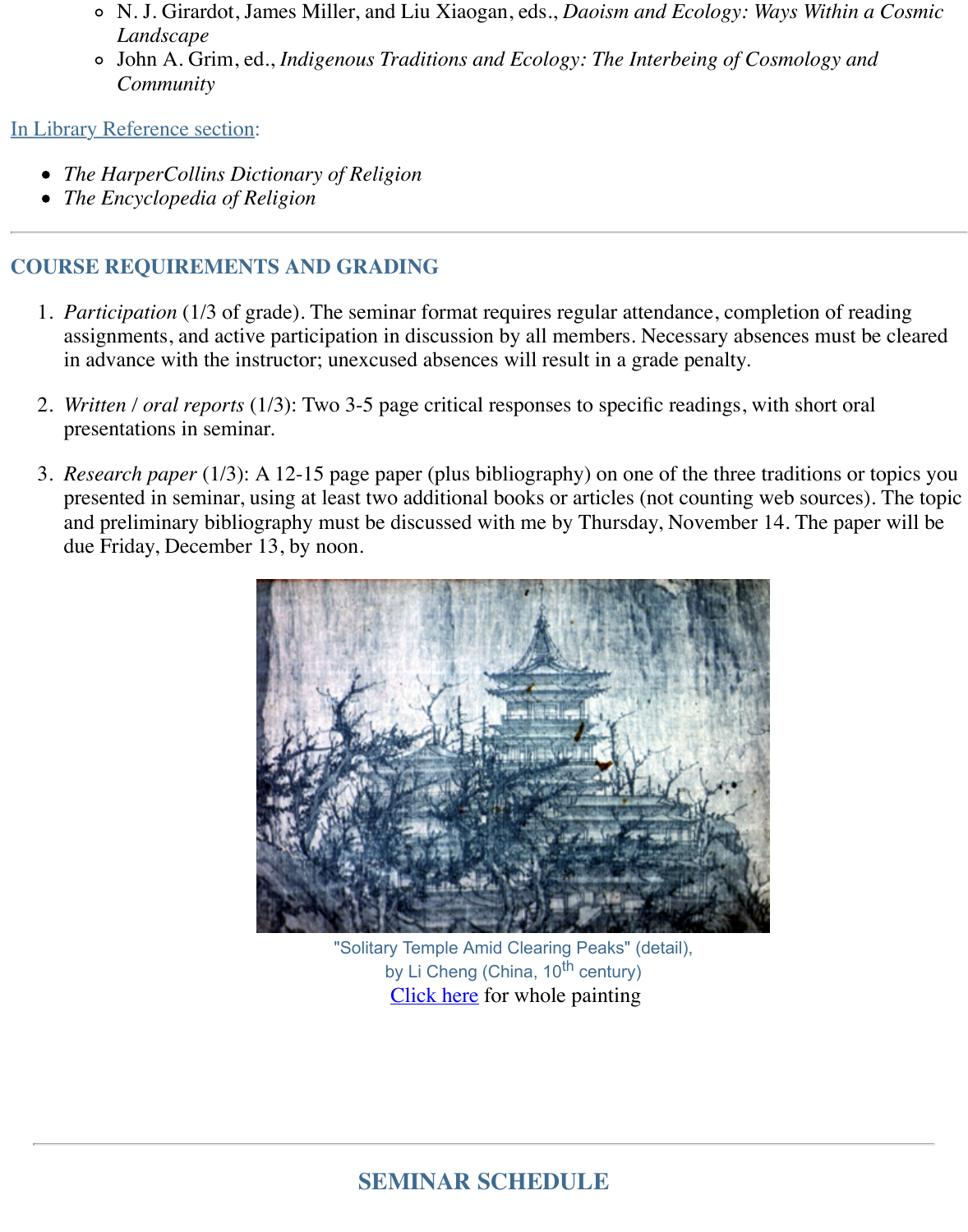|    |  | Tucker and Grim, Worldviews and Ecolo |  |
|----|--|---------------------------------------|--|
| 29 |  |                                       |  |
|    |  |                                       |  |

| Sep 5<br><b>Tribal cultures</b> | $\bullet$ Foltz: ch.3 |
|---------------------------------|-----------------------|
|---------------------------------|-----------------------|

- **3 Sep 10-12 Judaism •** Foltz: ch. 8
	-
	- Eric Katz, "Faith, God, and Nature: Judai Ecology," in Barnhill and Gottlieb, *Deep World Religions* **[CR]**, pp. 153-168
	- Bible passages **[CR]**: Genesis 1:1-4:16; 6:1-9:17 Leviticus 19:23-25, 22:28, 25:1-17 Deuteronomy 20:19-20, 22:6-7, 25:4 Psalms 8, 65, 89:6-13, 93, 104, 145:9-16 Proverbs 12:10 Job 38-41

**4 Sep 17-19 Christianity** • Foltz: ch. 9, pp. 500-514 • Francis of Assisi, <u>"Canticle of the Creature</u>

- Bible passages **[CR]**: Matthew 6:25-33, Romans 8:18-25
- **5 Sep 24-26 Christianity •** Hessel and Ruether, *Christianity and Ecc* Introduction and pp. 97-112, 497-514
- **6 Oct 1 Oct 3 Islam South Asia** • Foltz: ch. 10  $\bullet$  Foltz: ch. 4

#### **<< October Break >>**

- **7 Oct 10 Emerging Religions**  $\bullet$  Foltz: ch. 11
- **8 Oct 15-17** Foltz: ch. 5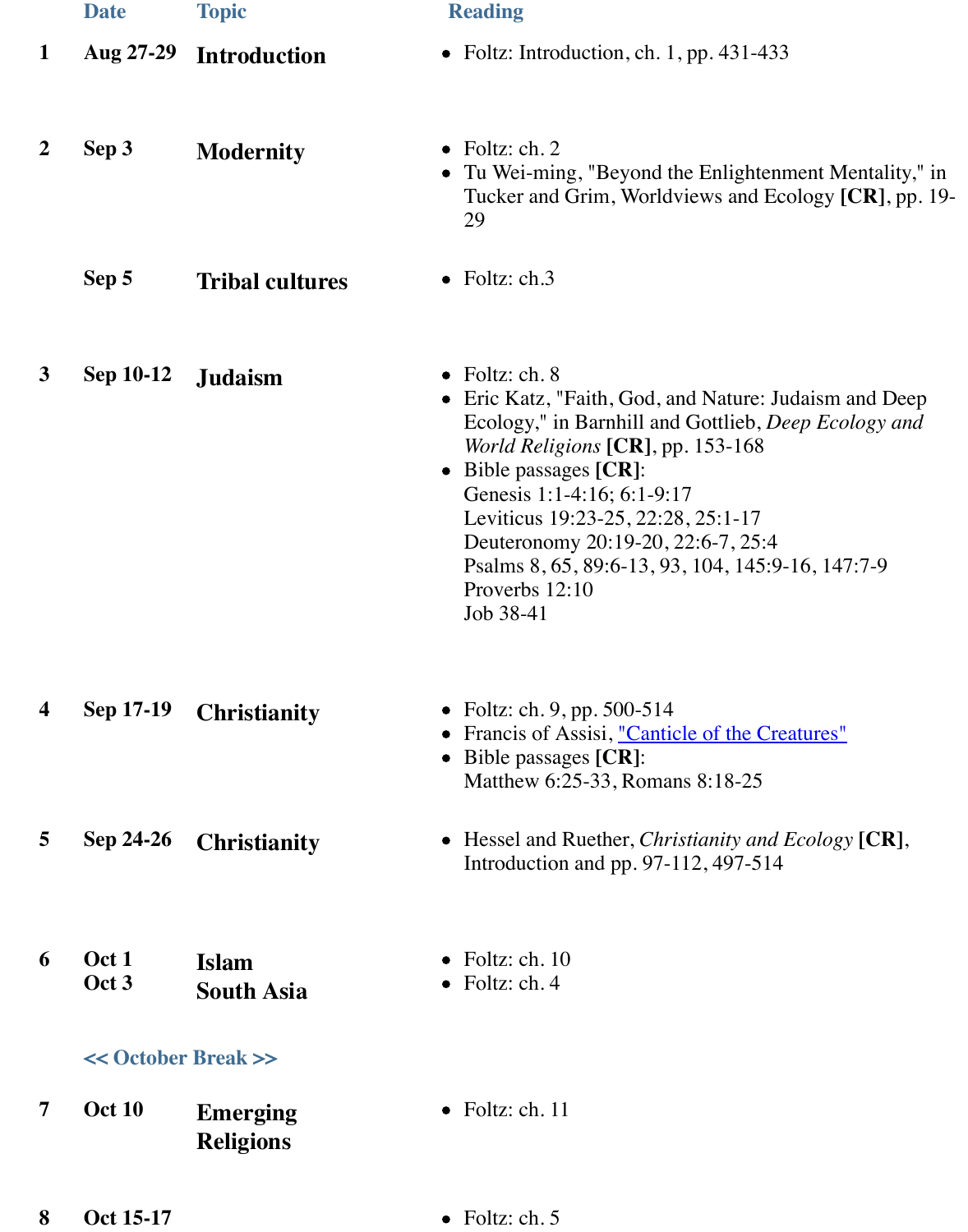|                                | <b>Buddhism</b>                                | • Brian Edward Brown, "Buddhism in Ecological<br>Perspective," in <i>The Pacific World</i> , no. 6 (1990) [CR], pp.<br>65-73                                                                                                                                                                                                                                                                                      |
|--------------------------------|------------------------------------------------|-------------------------------------------------------------------------------------------------------------------------------------------------------------------------------------------------------------------------------------------------------------------------------------------------------------------------------------------------------------------------------------------------------------------|
| Oct 22-24                      | <b>Buddhism</b>                                | • Francis Cook, "The Jewel Net of Indra," in Callicott and<br>Ames, Nature in Asian Traditions of Thought [CR], pp.<br>213-229<br>• Graham Parkes, "Voices of Mountains, Trees, and Rivers:<br>Kukai, Dogen, and a Deeper Ecology," in Tucker and<br>Williams, <i>Buddhism and Ecology</i> [ $CR$ ], pp. 111-125<br>• Dogen, "Mountains and Waters Sutra," in Tanahashi,<br>Moon in a Dewdrop $[CR]$ , pp. 97-107 |
| Oct 29-31                      | <b>China</b>                                   | $\bullet$ Foltz: ch. 6<br>• Joseph Adler, "Response and Responsibility: Chou Tun-i<br>and Neo-Confucian Resources for Environmental Ethics,"<br>in Tucker and Berthrong, Confucianism and Ecology<br>$[CR]$ , pp. 123-149                                                                                                                                                                                         |
| <b>Nov 5-7</b>                 | Japan                                          | $\bullet$ Foltz: ch. 7<br>• William R. LaFleur, "Saigyo and the Buddhist Value of<br>Nature," in Callicott and Ames, <i>Nature in Asian</i><br><i>Traditions of Thought</i> [CR], pp. 183-208                                                                                                                                                                                                                     |
| Nov $12$<br><b>Nov 14</b>      | <b>Ecocentrism</b><br><b>Ecofeminism</b>       | $\bullet$ Foltz: ch. 12<br>$\bullet$ Foltz: ch. 13                                                                                                                                                                                                                                                                                                                                                                |
| <b>Nov 19</b><br><b>Nov 21</b> | <b>New Cosmologies</b><br><b>Globalization</b> | • Foltz: ch. $15$<br>• Foltz: ch. 16, Appendix                                                                                                                                                                                                                                                                                                                                                                    |
|                                |                                                |                                                                                                                                                                                                                                                                                                                                                                                                                   |
| <b>Dec 3-10</b><br>141/2       | <b>A Vision</b>                                | • Berry, The Great Work                                                                                                                                                                                                                                                                                                                                                                                           |
|                                |                                                | < <thanksgiving vacation="">&gt;</thanksgiving>                                                                                                                                                                                                                                                                                                                                                                   |

**Term papers due Friday, Dec. 13, at noon.**